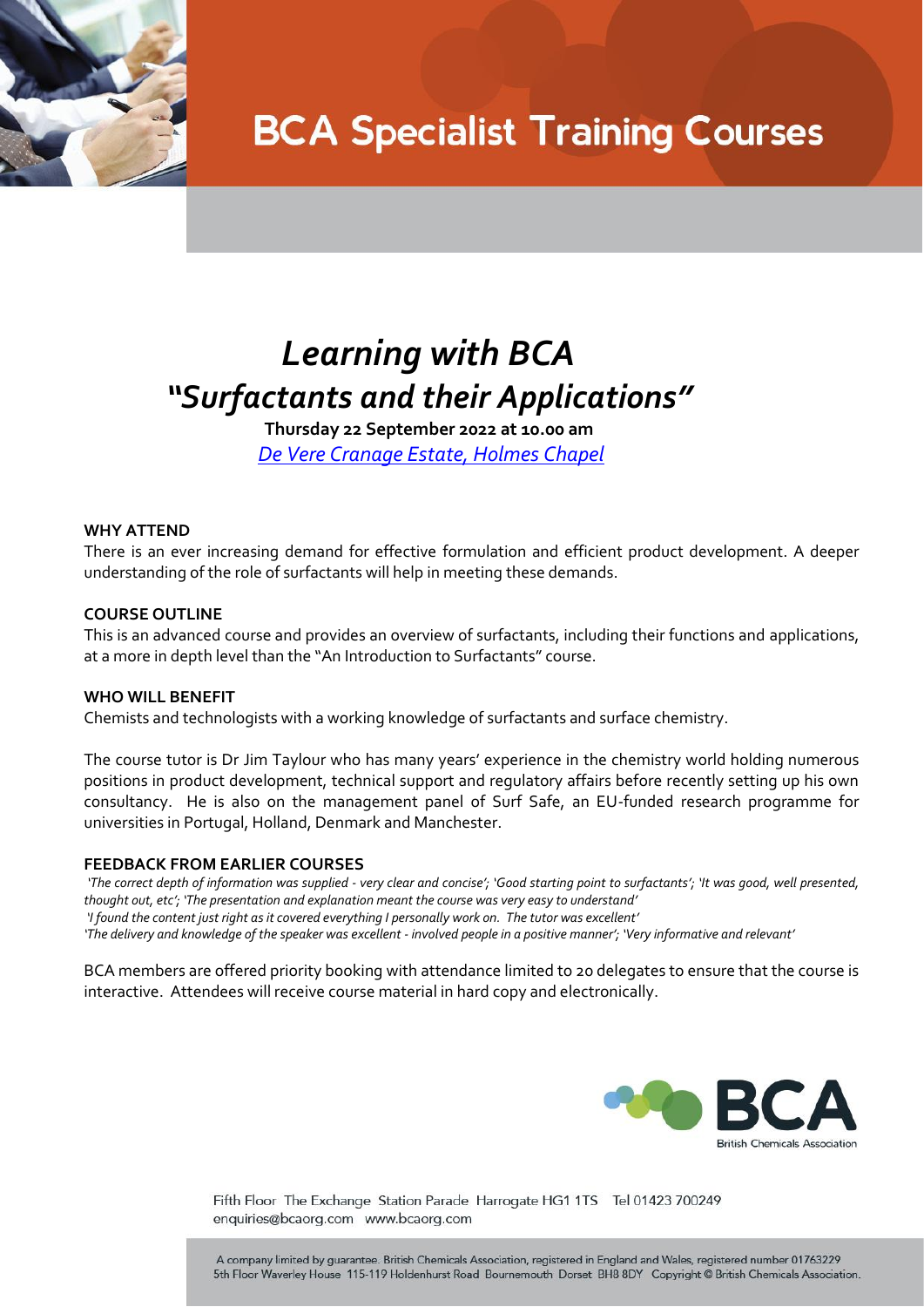

# **BCA Specialist Training Courses**

### *"Surfactants and their Applications"*

 **Thursday 22 September 2022 at 10.00 am**

| 09.45 | Registration and refreshments                                                                                                                                                                                                                                                                                                                                                                                                                                                                         |  |
|-------|-------------------------------------------------------------------------------------------------------------------------------------------------------------------------------------------------------------------------------------------------------------------------------------------------------------------------------------------------------------------------------------------------------------------------------------------------------------------------------------------------------|--|
| 10.00 | Introduction to fundamentals:<br>- What is a surfactant? (functional names, structures, major categories)<br>- Micelle formation (what a micelle is, morphology, critical micelle concentration (CMC), factors<br>affecting CMC)<br>- Phase and phase diagrams (rheology, typical phase diagrams, basic aggregate types)<br>- Solubilisation<br>- Precipitation (hardness tolerance)<br>- Wetting (contact angles)<br>- Adsorption at gas/liquid and solid/liquid interfaces (importance, mechanisms) |  |
| 12.30 | Lunch                                                                                                                                                                                                                                                                                                                                                                                                                                                                                                 |  |
|       |                                                                                                                                                                                                                                                                                                                                                                                                                                                                                                       |  |
| 13.15 | <b>Applications</b><br>- Foams and defoaming (what a foam is, why foams are important, defoaming)<br>- Emulsions and microemulsions (importance, definitions, mechanisms, role in detergency,<br>demulsification)<br>- Dispersions (role in stabilisation, rheology, importance of adsorption)<br>- Detergency (role of surfactant types)<br>- Examples of practical formulations                                                                                                                     |  |
| 16.00 | Close                                                                                                                                                                                                                                                                                                                                                                                                                                                                                                 |  |



Fifth Floor The Exchange Station Parade Harrogate HG1 1TS Tel 01423 700249 enquiries@bcaorg.com www.bcaorg.com

A company limited by guarantee. British Chemicals Association, registered in England and Wales, registered number 01763229 5th Floor Waverley House 115-119 Holdenhurst Road Bournemouth Dorset BH8 8DY Copyright @ British Chemicals Association.